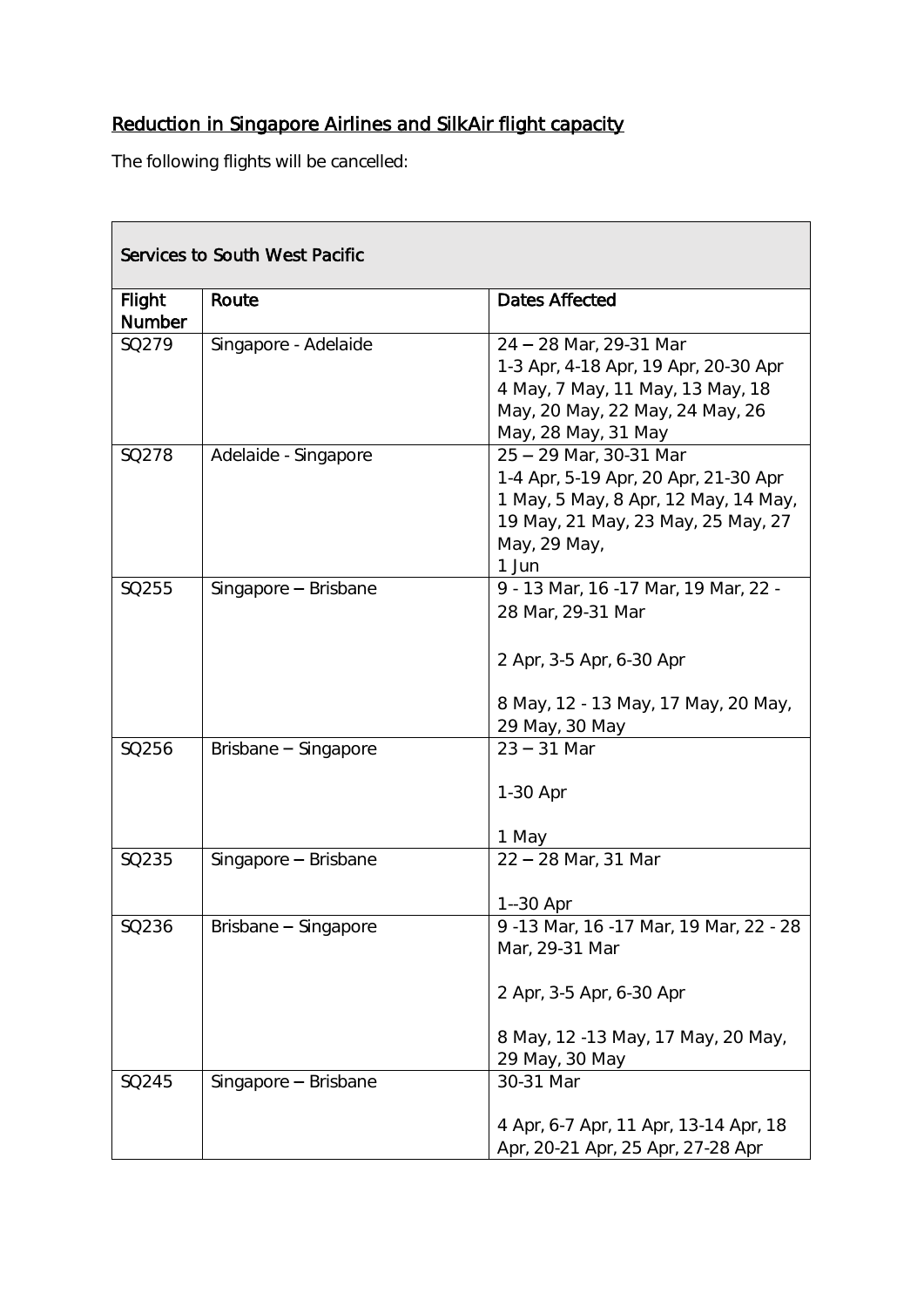| SQ246 | Brisbane - Singapore | 30-31 Mar                                                                                                                                                                                                                     |
|-------|----------------------|-------------------------------------------------------------------------------------------------------------------------------------------------------------------------------------------------------------------------------|
|       |                      | 4 Apr, 6-7 Apr, 11 Apr, 13-14 Apr, 18<br>Apr, 20-21 Apr, 25 Apr, 27-28 Apr                                                                                                                                                    |
| SQ265 | Singapore - Brisbane | 14 Mar, 15 Mar, 18 Mar, 20 Mar, 21<br>Mar, 22 Mar, 23 Mar, 24 Mar, 25 Mar,<br>29 Mar, 30 Mar, 31 Mar<br>1-30 Apr                                                                                                              |
|       |                      | 3 May, 4 May, 5 May, 6 May, 7 May,<br>9 May, 10 May, 11 May, 14 May,<br>15 May, 16 May, 18 May, 19 May, 21<br>May, 22 May, 23 May, 24 May, 26<br>May, 27 May, 28 May                                                          |
| SQ266 | Brisbane - Singapore | 14 Mar, 15 Mar, 18 Mar, 20 Mar, 21<br>Mar, 22 Mar, 23 Mar, 24 Mar, 25 Mar,<br>29 Mar, 30 Mar, 31 Mar                                                                                                                          |
|       |                      | 1-30 Apr                                                                                                                                                                                                                      |
|       |                      | 3 May, 4 May, 5 May, 6 May, 7 May,<br>9 May, 10 May, 11 May, 14 May,<br>15 May, 16 May, 18 May, 19 May, 21<br>May, 22 May, 23 May, 24 May, 26<br>May, 27 May, 28 May                                                          |
| MI811 | Singapore $-$ Cairns | 16 Mar, 23 Mar, 26 Mar, 28 Mar, 30<br>Mar<br>2 Apr, 4 Apr, 6 Apr, 9 Apr, 11 Apr, 13<br>Apr, 16 Apr, 18 Apr, 20 Apr, 23 Apr, 25<br>Apr, 27 Apr, 30 Apr<br>11 May, 14 May, 16 May, 18 May, 21<br>May, 23 May, 25 May            |
| MI812 | Cairns - Singapore   | 16 Mar, 23 Mar, 26 Mar, 28 Mar, 30<br>Mar,<br>2 Apr, 4 Apr, 6 Apr, 9 Apr, 11 Apr, 13<br>Apr, 16 Apr, 18 Apr, 20 Apr, 23 Apr, 25<br>Apr, 27 Apr, 30 Apr<br>11 May, 14 May, 16 May, 18 May, 21<br>May, 23 May, 25 May           |
| MI813 | Singapore - Cairns   | 10 Mar, 13 Mar, 18 Mar, 20 Mar, 24-<br>25 Mar, 27 Mar, 29 Mar, 31 Mar<br>1 Apr, 3 Apr, 5 Apr, 7 Apr, 8 Apr, 10<br>Apr, 12 Apr, 14 Apr, 15 Apr, 17 Apr, 19<br>Apr, 21 Apr, 22 Apr, 24 Apr, 26 Apr, 28<br>Apr, 29 Apr<br>27 May |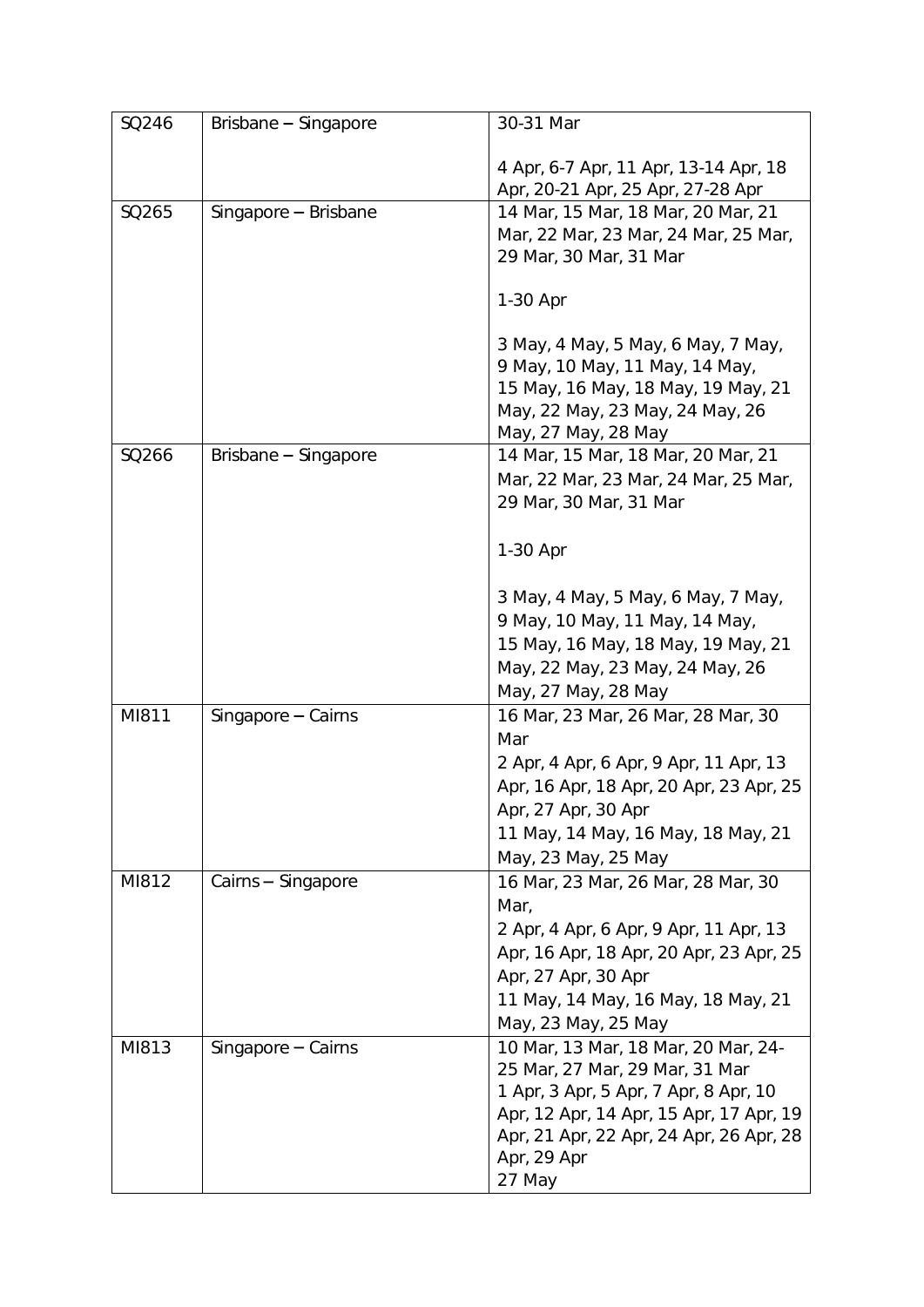| MI814  | Cairns - Singapore            | 10 Mar, 13 Mar, 18 Mar, 20 Mar, 24-<br>25 Mar, 27 Mar, 29 Mar, 31 Mar<br>1 Apr, 3 Apr, 5 Apr, 7 Apr, 8 Apr, 10<br>Apr, 12 Apr, 14 Apr, 15 Apr, 17 Apr, 19<br>Apr, 21 Apr, 22 Apr, 24 Apr, 26 Apr, 28<br>Apr, 29 Apr<br>27 May                                                                                    |
|--------|-------------------------------|------------------------------------------------------------------------------------------------------------------------------------------------------------------------------------------------------------------------------------------------------------------------------------------------------------------|
| SQ 288 | Singapore - Sydney - Canberra | $20 - 31$ Mar,<br>$1 - 29$ Apr                                                                                                                                                                                                                                                                                   |
| SQ 288 | Canberra - Singapore          | $20 - 31$ Mar<br>$1 - 29$ Apr                                                                                                                                                                                                                                                                                    |
| MI801  | Singapore - Darwin            | 8 Mar, 10 Mar, 14 Mar, 18 Mar, 20<br>Mar, 22 Mar, 24 Mar, 25 Mar, 27-29<br>Mar, 31 Mar<br>1 Apr, 3 Apr, 5 Apr, 7 Apr, 8 Apr, 11                                                                                                                                                                                  |
|        |                               | Apr, 12 Apr, 14 Apr, 15 Apr, 18 Apr, 19<br>Apr, 21 Apr, 22 Apr, 24 Apr, 25 Apr, 26<br>Apr, 28 Apr, 29 Apr, 5 May, 9 May, 12<br>May, 16 May, 20 May, 23 May, 27<br>May, 31 May                                                                                                                                    |
| MI802  | Darwin - Singapore            | 8 Mar, 10 Mar, 14 Mar, 18 Mar, 20<br>Mar, 22 Mar, 24 Mar, 25 Mar, 27-29<br>Mar, 31 Mar<br>1 Apr, 3 Apr, 5 Apr, 7 Apr, 8 Apr, 11<br>Apr, 12 Apr, 14 Apr, 15 Apr, 18 Apr, 19<br>Apr, 21 Apr, 22 Apr, 24 Apr, 25 Apr, 26<br>Apr, 28 Apr, 29 Apr, 5 May, 9 May, 12<br>May, 16 May, 20 May, 23 May, 27<br>May, 31 May |
| MI803  | Singapore - Darwin            | 5 Mar, 12 Mar, 16 Mar, 23 Mar, 26<br>Mar, 30 Mar<br>2 Apr, 6 Apr, 9 Apr, 13 Apr, 16Apr, 20<br>Apr, 23 Apr, 27 Apr, 30 Apr<br>7 May, 14 May, 21 May, 28 May                                                                                                                                                       |
| MI804  | Darwin - Singapore            | 6 Mar, 13 Mar, 17 Mar, 24 Mar, 27<br>Mar, 31 Mar<br>3 Apr, 7 Apr, 10 Apr, 14 Apr, 17 Apr,<br>21 Apr, 24 Apr, 28 Apr<br>1 May, 8 May, 15 May, 22 May, 29<br>May                                                                                                                                                   |
| SQ207  | Singapore-Melbourne           | 22 Mar-31 Mar<br>1 Apr-30 Apr<br>7 May, 11 May, 12 May, 13 May, 14<br>May, 18 May, 19 May, 20 May, 21                                                                                                                                                                                                            |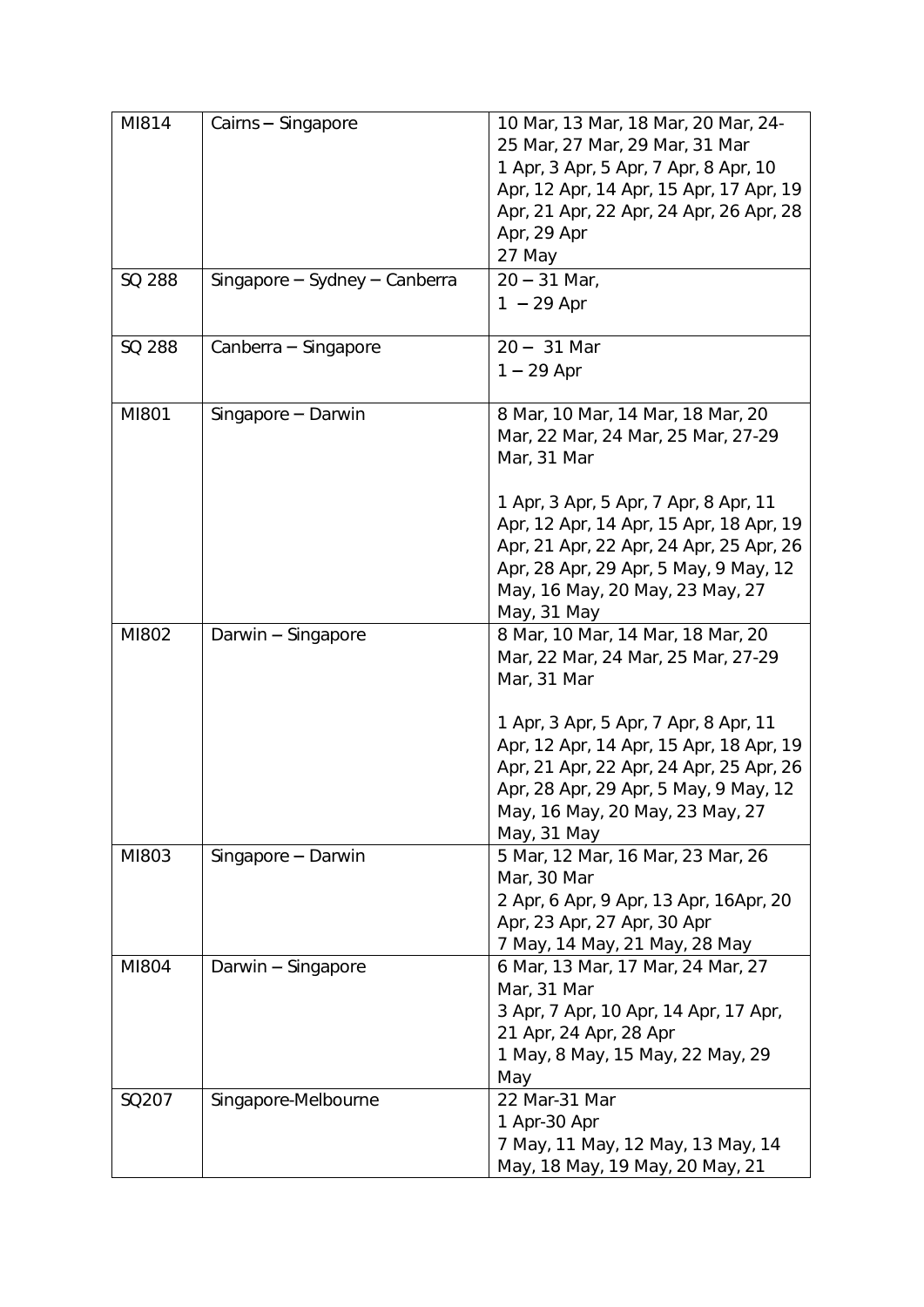|       |                       | May, 25 May, 26 May, 27 May, 28      |
|-------|-----------------------|--------------------------------------|
|       |                       | May                                  |
|       |                       |                                      |
| SQ208 | Melbourne-Singapore   | 22 Mar-31 Mar                        |
|       |                       | 1 Apr-30 Apr                         |
|       |                       | 7 May, 11 May, 12 May, 13 May, 14    |
|       |                       | May, 18 May, 19 May, 20 May, 21      |
|       |                       | May, 25 May, 26 May, 27 May, 28      |
|       |                       | May                                  |
| SQ217 | Singapore - Melbourne | 22-31 Mar                            |
|       |                       |                                      |
|       |                       | 1-29 Apr                             |
|       |                       | 5 May, 17 May                        |
| SQ218 | Melbourne - Singapore | 23-31 Mar                            |
|       |                       | 1-30 Apr                             |
|       |                       | 6 May, 18 May                        |
| SQ220 | Melbourne - Singapore | 5 Apr                                |
|       |                       |                                      |
|       |                       |                                      |
| SQ227 | Singapore-Melbourne   | 13 May, 18 May                       |
| SQ238 | Melbourne-Singapore   | $23 - 31$ Mar                        |
|       |                       | $1 - 2$ Apr, $4 - 30$ Apr            |
|       |                       | 14 May, 19 May                       |
| SQ237 | Singapore-Melbourne   | $22 - 31$ Mar                        |
|       |                       | 1 Apr $-$ 30 Apr                     |
| SQ228 | Melbourne-Singapore   | 22 Mar                               |
|       |                       | 3 Apr                                |
| SQ213 | Singapore - Perth     | 9 Mar, 10 Mar, 12 Mar, 13 Mar, 16    |
|       |                       | Mar, 17 Mar, 18 Mar, 19 Mar, 20 Mar, |
|       |                       | 22 Mar, 23 Mar, 24 Mar, 25 Mar, 26   |
|       |                       | Mar, 27 Mar, 29 Mar, 30 Mar, 31 Mar  |
|       |                       |                                      |
|       |                       | 1 - 30 Apr                           |
|       |                       | 1 - 31 May                           |
| SQ226 | Perth - Singapore     | 9 Mar, 10 Mar, 12 Mar, 13 Mar, 16    |
|       |                       |                                      |
|       |                       | Mar, 17 Mar, 18 Mar, 19 Mar, 20 Mar, |
|       |                       | 22 Mar, 23 Mar, 24 Mar, 25 Mar, 26   |
|       |                       | Mar, 27 Mar, 29 Mar, 30 Mar, 31 Mar  |
|       |                       |                                      |
|       |                       | 1 - 30 Apr                           |
|       |                       |                                      |
|       |                       | 1-31 May                             |
| SQ215 | Singapore $-$ Perth   | 9-12 Mar, 15 - 20 Mar, 22-31 Mar     |
|       |                       |                                      |
|       |                       | 1 - 30 Apr,                          |
|       |                       | $-31$ May                            |
|       |                       |                                      |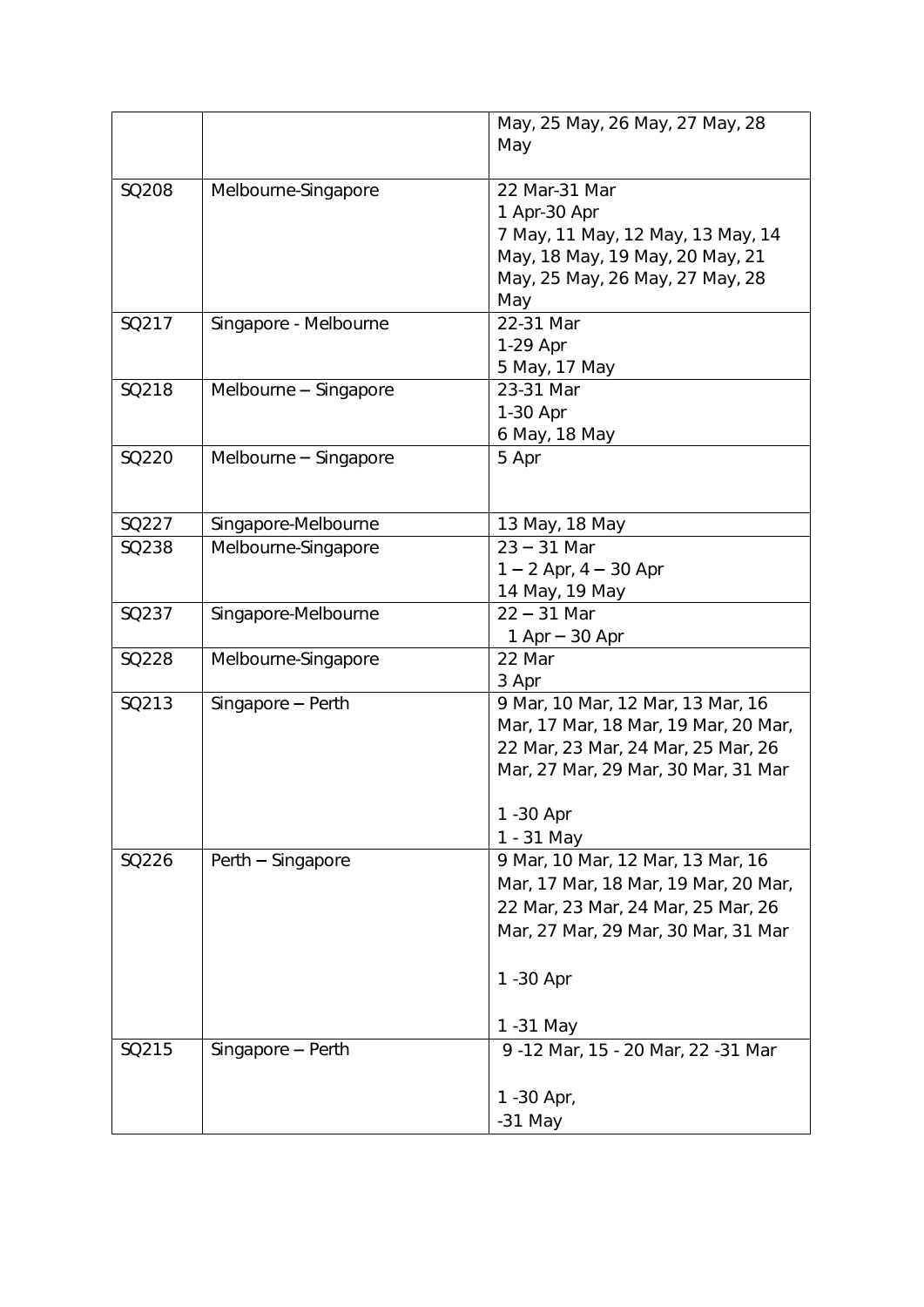| SQ216 | Perth - Singapore   | 10 -13 Mar, 16-21 Mar, 23 - 31 Mar        |
|-------|---------------------|-------------------------------------------|
|       |                     | 1 - 30 Apr                                |
|       |                     | 1-31 May                                  |
|       |                     | 1 Jun                                     |
| SQ225 | Singapore -- Perth  | 24 - 28 Mar, 29-31 Mar                    |
|       |                     | 1-29 Apr                                  |
| SQ224 | Perth -- Singapore  | 24 - 28 Mar, 29-31 Mar                    |
|       |                     |                                           |
|       |                     | 1-29 Apr                                  |
| SQ211 | Singapore -- Sydney | $20 - 31$ Mar                             |
|       |                     | 1-15 Apr, 17-30 Apr                       |
|       |                     | 7 May, 22 May                             |
| SQ212 | Sydney - Singapore  | $21 - 31$ Mar                             |
|       |                     | 1-16 Apr, 18-30 Apr                       |
| SQ221 |                     | 1 May, 7 May , 22 May                     |
|       | Singapore - Sydney  | 22 Mar, 24 Mar,<br>4 Apr, 15 Apr, 20 Apr, |
|       |                     | 5 May, 10 May, 12 May, 13 May, 17         |
|       |                     | Mar, 19 May, 20 May, 26 May, 27 May       |
| SQ232 | Sydney - Singapore  | 21 31 Mar                                 |
|       |                     |                                           |
|       |                     | 1-22 Apr, 24-30 Apr                       |
|       |                     | 6 May, 11 May, 13 May, 14 May, 18         |
|       |                     | May, 20 May, 21 May, 27 May, 28           |
|       |                     | May                                       |
| SQ231 | Singapore - Sydney  | 18 Mar, 20 - 22 Mar, 24 Mar, 26 - 28      |
|       |                     | Mar, 29-31 Mar                            |
|       |                     | 1-4 Apr, 6-20 Apr, 22-30 Apr              |
|       |                     | 7 May, 12 May, 16 May, 19 May,            |
|       |                     | 23 May, 26 May                            |
| SQ222 | Sydney - Singapore  | 18 Mar, 20 Mar                            |
|       |                     | 16 Apr, 23 Apr,                           |
|       |                     | 7 May, 12 May, 16 May, 19 May,            |
|       |                     | 23 May, 26 May                            |
| SQ241 | Singapore - Sydney  | 20 - 28 Mar, 29-31 Mar                    |
|       |                     | 1-4 Apr, 5-19 Apr, 20-21 Apr, 22 Apr,     |
|       |                     | 23-26 Apr, 27-30 Apr                      |
|       |                     |                                           |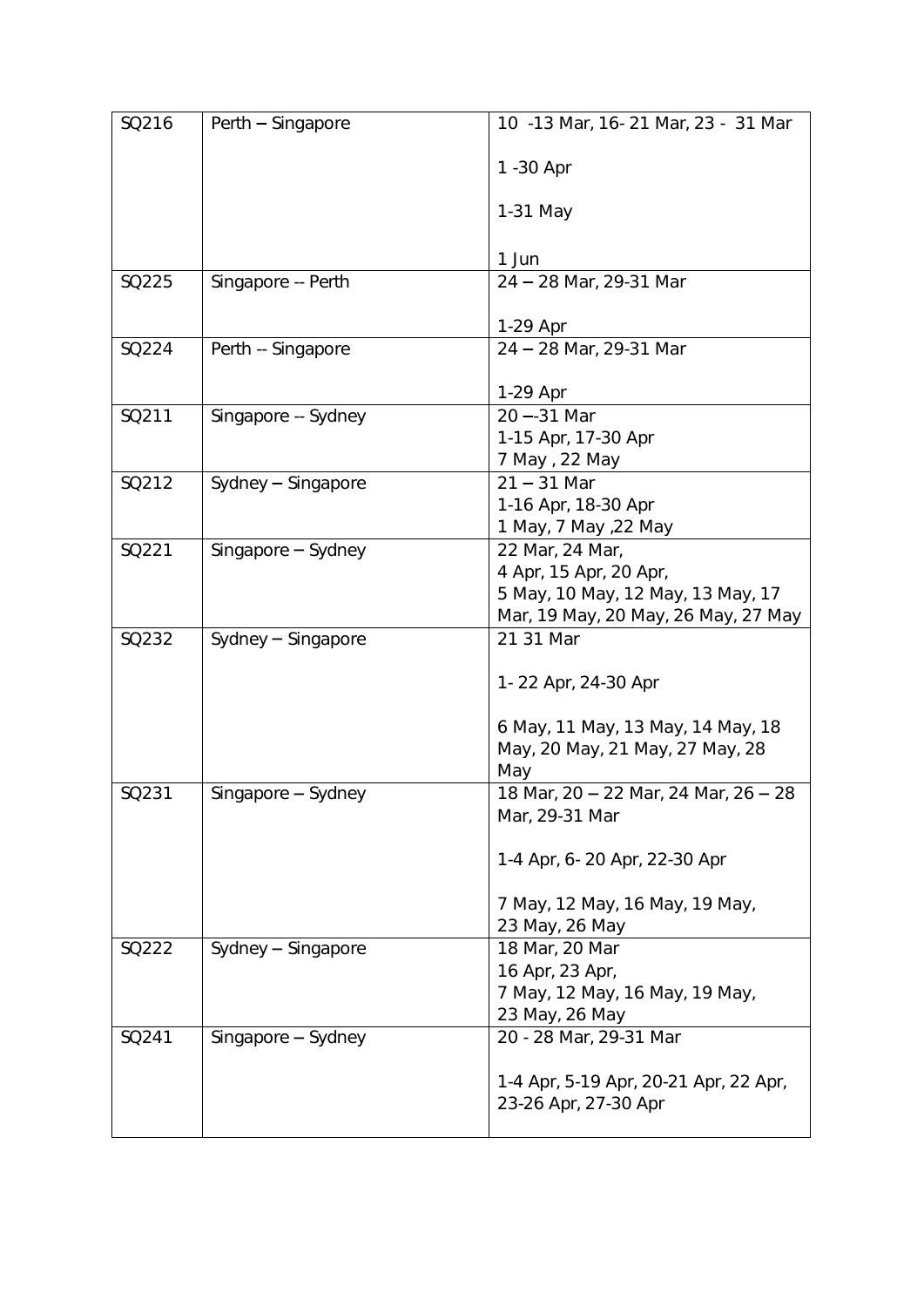|       |                                       | 5 May, 6 May, 10 May, 12 May, 13<br>May, 17 May, 19 May, 20 May, 24<br>May, 26 May, 27 May                                                                                                         |
|-------|---------------------------------------|----------------------------------------------------------------------------------------------------------------------------------------------------------------------------------------------------|
| SQ242 | Sydney - Singapore                    | 20 - 28 Mar, 29-31 Mar                                                                                                                                                                             |
|       |                                       | 1-4 Apr, 5-19 Apr, 20-21 Apr, 22 Apr,<br>23-26 Apr, 27-30 Apr<br>5 May, 6 May, 10 May, 12 May, 13<br>May, 17 May, 19 May, 20 May, 24<br>May, 26 May, 27 May                                        |
| SQ247 | Singapore - Melbourne -<br>Wellington | 21 Mar, 23 Mar, 25 - 28 Mar, 30 Mar                                                                                                                                                                |
|       |                                       | 1-3 Apr, 4 Apr, 6 Apr, 8-11 Apr, 13<br>Apr, 15 - 18 Apr, 20 Apr, 22-25 Apr, 27<br>Apr, 29-30 Apr<br>7 May, 14 May, 21 May<br>03 Jun, 10 Jun                                                        |
| SQ248 | Wellington - Melbourne -              | 22 Mar, 24 Mar, 26 - 29 Mar, 31 Mar                                                                                                                                                                |
|       | Singapore                             | 2-4 Apr, 5 Apr, 7 Apr, 9-12 Apr, 14<br>Apr, 16-19 Apr, 21 Apr, 23 26 Apr, 28<br>Apr,<br>1 May, 8 May, 15 May, 22 May<br>04 Jun, 11 Jun                                                             |
| SQ281 | Singapore - Auckland                  | 20 Mar, 22 Mar, 27 Mar                                                                                                                                                                             |
| SQ282 | Auckland - Singapore                  | 21 Mar, 23 Mar, 28 Mar                                                                                                                                                                             |
| SQ285 | Singapore - Auckland                  | 1 Apr, 3 Apr, 5 Apr, 7 Apr, 8 Apr, 10<br>Apr, 12 Apr, 14 Apr, 15 Apr, 17 Apr, 19<br>Apr, 21 Apr, 22 Apr, 24 Apr, 26 Apr, 28<br>Apr, 29 Apr                                                         |
| SQ286 | Auckland - Singapore                  | 2 Apr, 4 Apr, 6 Apr, 8 Apr, 9 Apr, 11<br>Apr, 13 Apr, 15 Apr, 16 Apr, 18 Apr, 20<br>Apr, 22 Apr, 23 Apr, 25 Apr, 27 Apr, 29<br>Apr, 30 Apr                                                         |
| SQ297 | Singapore - Christchurch              | 29 Mar, 30 Mar, 31 Mar, 1 Apr, 2 Apr,<br>3 Apr, 4 Apr - 12 Apr, 13 Apr, 15 Apr,<br>16 Apr, 17 Apr, 18 Apr, 19 Apr, 20 Apr<br>$-30$ Apr<br>10 May, 12 May, 17 May, 19 May, 26<br>May 01 Jun, 08 Jun |